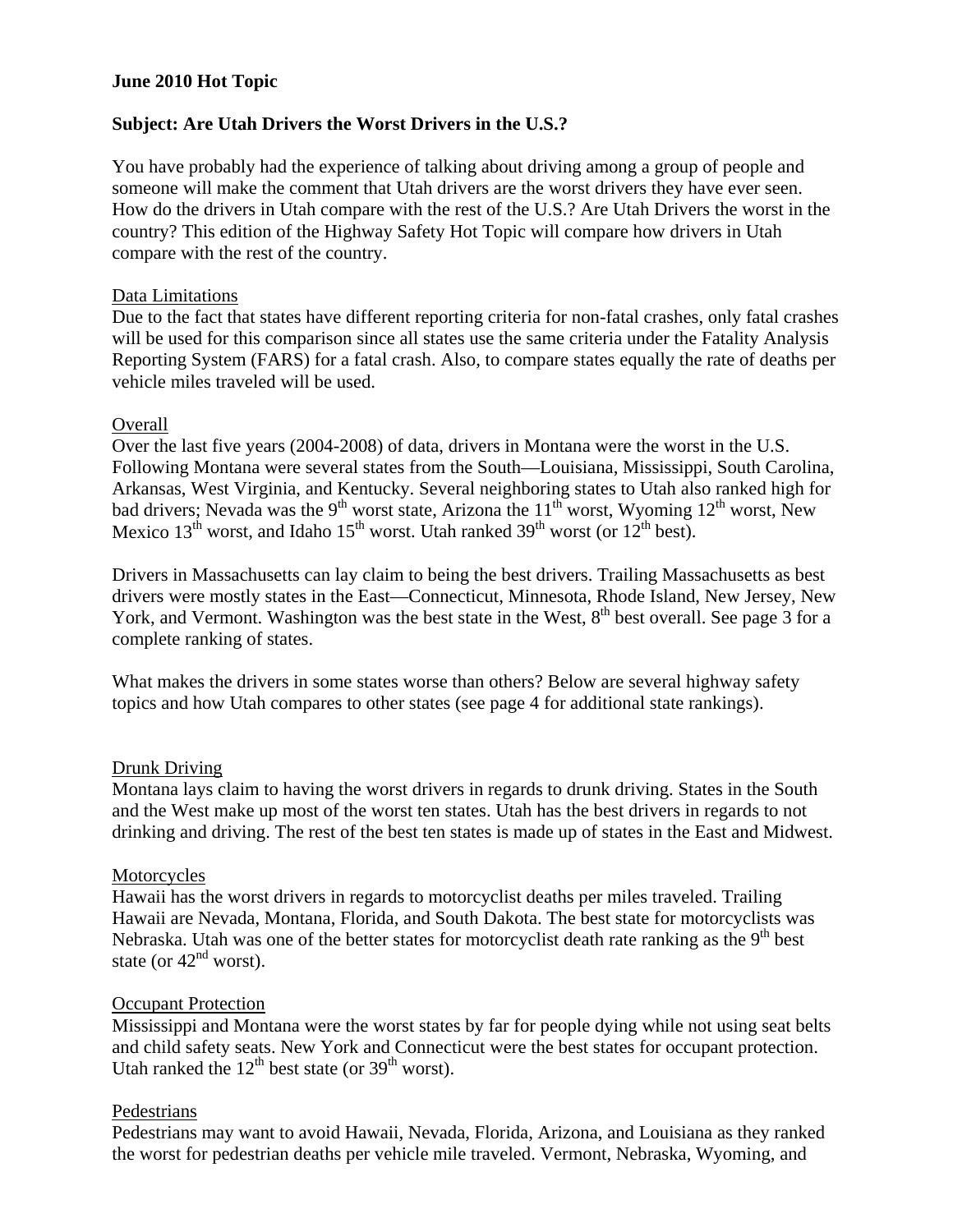Minnesota ranked as the best states for pedestrian death rate. Utah was the  $20<sup>th</sup>$  best state (or 31 $<sup>st</sup>$ </sup> worst) for pedestrian death rate, Utah's worst ranking among the six topics discussed.

## Speed

South Carolina, Montana, and Alabama had the highest rates of death by speeding vehicles. New Jersey and Iowa had the lowest rates of death by speeding vehicles. Utah was the  $15<sup>th</sup>$  best state (or  $36<sup>th</sup>$  worst) for speed death rate.

# Young Drivers

This category includes drivers age 15-20 years involved in a fatal crash. States in the South had the worst young drivers. Louisiana, Arkansas, Mississippi, and Alabama had the highest rates. States in the East had the best young drivers. Massachusetts, New Jersey, New York, and Connecticut had the lowest death rates for young drivers. Utah was the  $14<sup>th</sup>$  best state (or  $37<sup>th</sup>$ worst) for young driver death rate.

### Conclusion

While some people may claim that drivers in Utah are the worst, the data shows that Utah drivers are better than most drivers in the U.S. Utah ranked the  $12<sup>th</sup>$  best state for deaths per mile traveled. Utah gets especially high marks in regards to drunk driving where Utah had the lowest death rate per mile traveled in the country. Of the six highway safety topics examined, Utah drivers could improve the most in regards to pedestrian safety and speeding.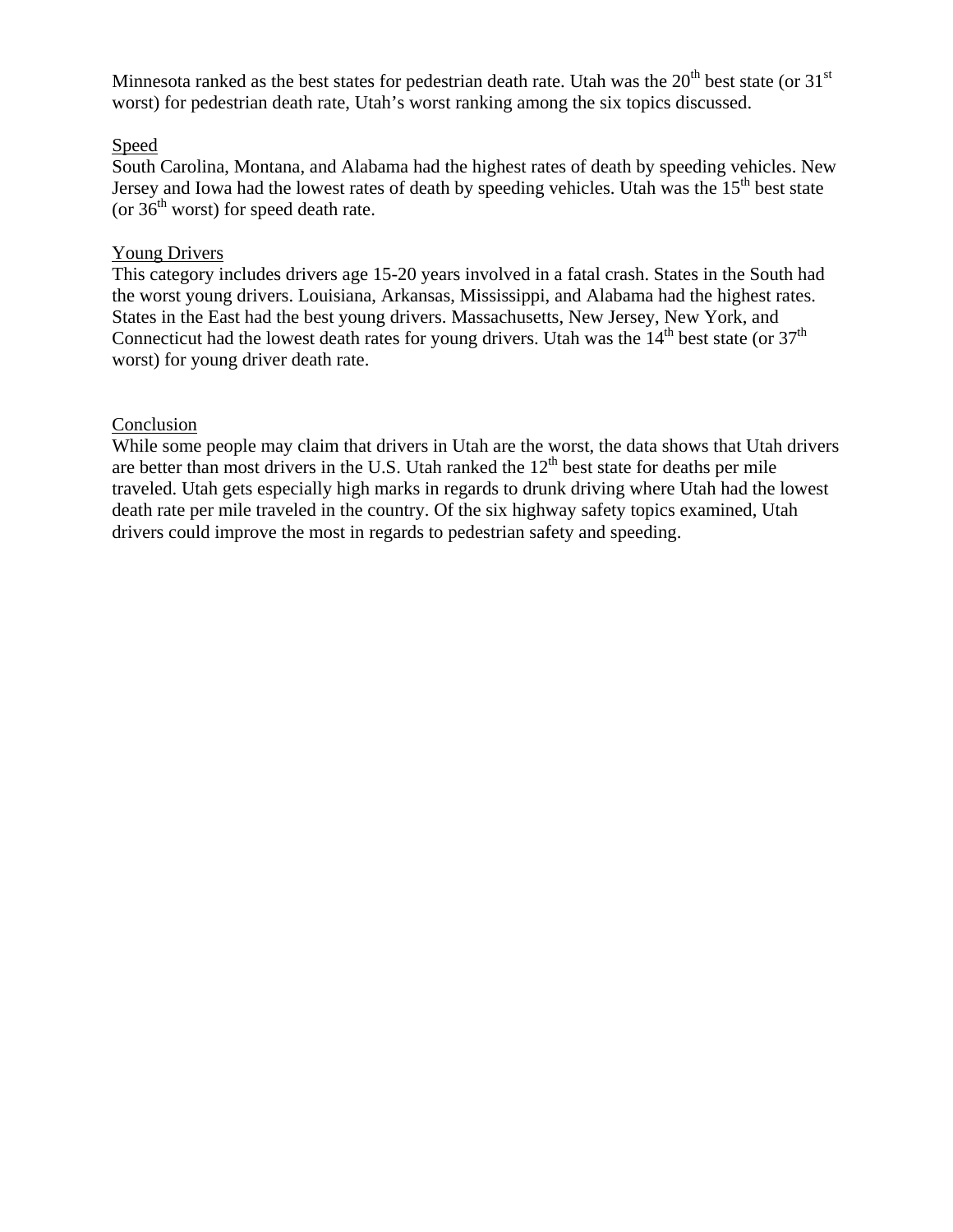| <b>U.S. Fatalities (2004-2008)</b> |                      |                      |                |              |
|------------------------------------|----------------------|----------------------|----------------|--------------|
|                                    |                      | <b>Vehicle Miles</b> |                | Rate per     |
|                                    |                      | <b>Traveled</b>      |                | 100 Million  |
| Rank                               | <b>State</b>         | (millions)           | <b>Deaths</b>  | <b>VMT</b>   |
| 1                                  | Montana              | 55,717               | 1,249          | 2.24         |
| $\overline{2}$                     | Louisiana            | 225,470              | 4,738          | 2.10         |
| $\overline{\mathbf{3}}$            | Mississippi          | 210,163              | 4,409          | 2.10         |
| $\overline{4}$                     | South Carolina       | 249,890              | 5,162          | 2.07         |
| 5                                  | Arkansas             | 162,961              | 3,267          | 2.00         |
| 6                                  | West Virginia        | 103,048              | 2,006          | 1.95         |
| 7                                  | Kentucky             | 238,127              | 4,552          | 1.91         |
| 8                                  | South Dakota         | 44,340               | 839            | 1.89         |
| 9                                  | Nevada               | 104,880              | 1,951          | 1.86         |
| 10                                 | Alabama              | 299,823              | 5,569          | 1.86         |
| 11                                 | Arizona              | 304,194              | 5,618          | 1.85         |
| 12                                 | Wyoming              | 46,547               | 838            | 1.80         |
| 13                                 | <b>New Mexico</b>    | 126,824              | 2,272          | 1.79         |
| 14                                 | Tennessee            | 353,001              | 6,090          | 1.73         |
| 15                                 | Idaho                | 75,826               | 1,286          | 1.70         |
| 16                                 | Florida              | 1,006,453            | 16,353         | 1.62         |
| 17                                 | Oklahoma             | 238,222              | 3,844          | 1.61         |
| $\overline{18}$                    | Missouri             | 344,006              | 5,435          | 1.58         |
| 19                                 | Alaska               | 25,010               | 393            | 1.57         |
| 20                                 | North Carolina       | 503,996              | 7,758          | 1.54         |
| 21                                 | Texas                | 1,183,259            | 17,307         | 1.46         |
| 22                                 | Georgia              | 561,259              | 8,190          | 1.46         |
| 23                                 | Kansas               | 148,783              | 2,158          | 1.45         |
| 24                                 | North Dakota         | 38,718               | 549            | 1.42         |
| 25                                 | Pennsylvania         | 540,937              | 7,590          | 1.40         |
| 26                                 | Delaware             | 46,710               | 654            | 1.40         |
| 27                                 | lowa                 | 155,919              | 2,136          | 1.37         |
| 28                                 | Hawaii               | 50,613               | 688            | 1.36         |
| 29                                 | Oregon               | 174,581              | 2,292          | 1.31         |
| 30                                 | Nebraska             | 96,486               | 1,263          | 1.31         |
| 31                                 | Indiana              | 358,178              | 4,496          | 1.26         |
| 32                                 | Wisconsin            | 296,769              | 3,692          | 1.24         |
| 33                                 | California           | 1,641,260            | 20,093         | 1.22         |
| 34                                 | Colorado             | 239,068              | 2,908          | 1.22         |
| 35                                 | Maine                | 74,511               | 889            | 1.19         |
| 36<br>37                           | Illinois             | 537,272              | 6,263          | 1.17         |
| 38                                 | Virginia<br>Ohio     | 404,664<br>552,325   | 4,686<br>6,294 | 1.16<br>1.14 |
|                                    | District of Columbia | 18,298               | 206            |              |
| 39                                 | <b>Utah</b>          | 128,624              | 1,440          | 1.13<br>1.12 |
| 40                                 | Maryland             | 279,431              | 3,113          | 1.11         |
| 41                                 | New Hampshire        | 66,758               | 732            | 1.10         |
| 42                                 | Michigan             | 518,001              | 5,441          | 1.05         |
| 43                                 | Washington           | 280,163              | 2,929          | 1.05         |
| 44                                 | Vermont              | 38,406               | 397            | 1.03         |
| 45                                 | New York             | 687,589              | 6,942          | 1.01         |
| 46                                 | New Jersey           | 371,815              | 3,565          | 0.96         |
| 47                                 | Rhode Island         | 41,896               | 385            | 0.92         |
| 48                                 | Minnesota            | 285,220              | 2,580          | 0.90         |
| 49                                 | Connecticut          | 158,816              | 1,407          | 0.89         |
| 50                                 | Massachusetts        | 274,941              | 2,128          | 0.77         |
|                                    | Total                | 14,969,768           | 207,042        | 1.38         |